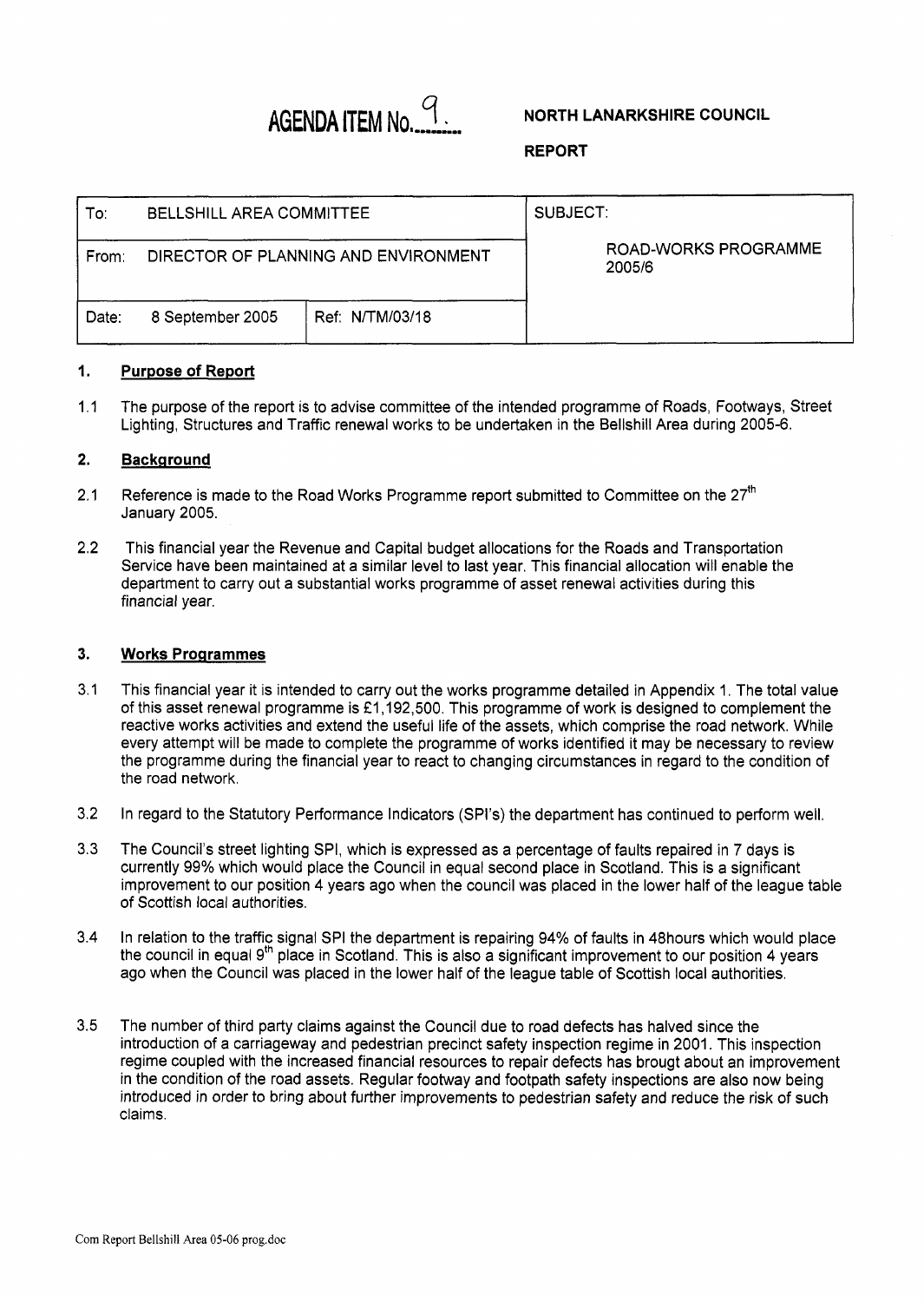## **4. Recommendations**

4.1 Committee is asked to note the achievements of the department in relation to expanding the asset renewal programme and the improved performance of the road maintenance service in the Bellshill Area.

David MAZIN.

**David M. Porch DIRECTOR OF PLANNING AND ENVIRONMENT**  25 August 2005

Local Government Access to Information Act: for further information about this report, please contact Graham Mackay, Network Operations Manager (Roads and Transportation) on 01236 616403.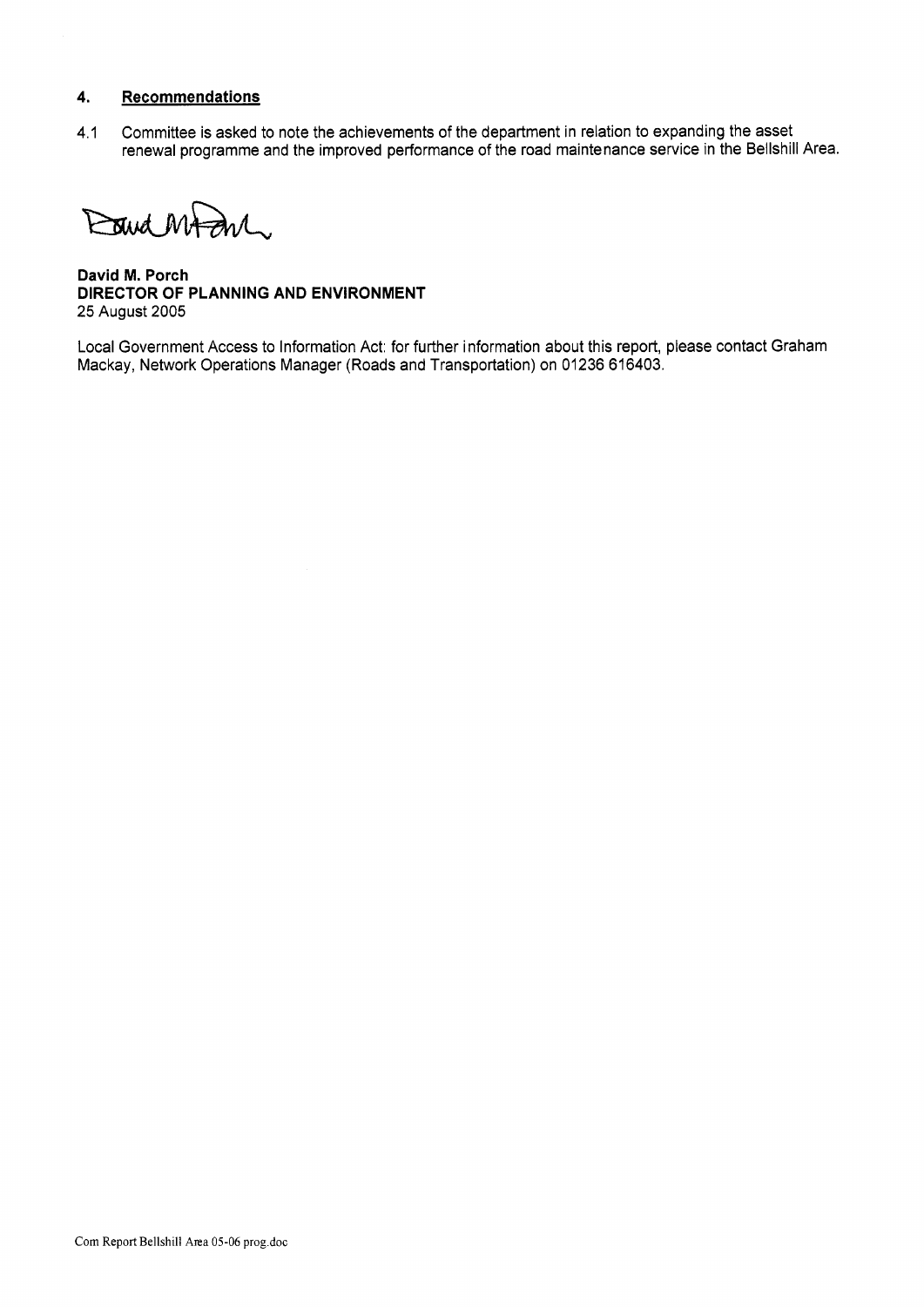### **PLANNING AND ENVIRONMENT BELLSHILL AREA COMMITTEE ROADS AND LIGHTING REPORT** - *200512006* **Proposed Programme**

|                                                           |                        |                               | TOTAL                             |                                   |                  |                |
|-----------------------------------------------------------|------------------------|-------------------------------|-----------------------------------|-----------------------------------|------------------|----------------|
|                                                           |                        | TOTAL AREA /<br><b>LENGTH</b> | <b>NUMBER OF</b><br><b>COLUMS</b> | <b>TOTAL LENGTH</b><br>OF CABLING | <b>NUMBER OF</b> | <b>PROJECT</b> |
|                                                           |                        | <b>TREATED</b>                | <b>REPLACED</b>                   | REPLACED                          | LANTERNS         | COST           |
|                                                           |                        | 13,338                        |                                   |                                   |                  | £56,500        |
| NIMPACTOCOTE PROPRIETARY SURFACE TREATMENT                |                        | Sq metres                     |                                   |                                   |                  |                |
| <b>LOCATION TREATED:-</b><br>Caledonian Road, Bellshill   |                        |                               |                                   |                                   |                  |                |
| Knowe Crescent, Newarthill                                |                        |                               |                                   |                                   |                  |                |
| Quarry Street, New Stevenston                             |                        |                               |                                   |                                   |                  |                |
|                                                           |                        |                               |                                   |                                   |                  |                |
|                                                           |                        |                               |                                   |                                   |                  |                |
| <b>SURFACE DRESSING</b>                                   |                        | 27,881                        |                                   |                                   |                  | £33,000        |
| <b>LOCATION TREATED:-</b>                                 |                        | Sq metres                     |                                   |                                   |                  |                |
| <b>Bruce Street</b>                                       | Bellshill              |                               |                                   |                                   |                  |                |
| East Dean Street                                          | Bellshill              |                               |                                   |                                   |                  |                |
| Muirmadkin Road                                           | Bellshill              |                               |                                   |                                   |                  |                |
| Raith Drive                                               | Bellshill<br>Bellshill |                               |                                   |                                   |                  |                |
| Roman Drive                                               | Bellshill              |                               |                                   |                                   |                  |                |
| Russell Street<br>Sykesyde Avenue                         | Bellshill              |                               |                                   |                                   |                  |                |
| Westend Drive                                             | Belishill              |                               |                                   |                                   |                  |                |
| Central Avenue                                            | Holytown               |                               |                                   |                                   |                  |                |
| Sunnyside Avenue                                          | Holytown               |                               |                                   |                                   |                  |                |
| Sunnyside Crescent                                        | Holytown               |                               |                                   |                                   |                  |                |
| Sunnyside Place                                           | Holytown               |                               |                                   |                                   |                  |                |
| Sunnyside Terrace                                         | Holytown               |                               |                                   |                                   |                  |                |
| Thankerton Avenue                                         | Holytown               |                               |                                   |                                   |                  |                |
| Woodhall Avenue                                           | Holytown               |                               |                                   |                                   |                  |                |
| McPherson Street                                          | Mossend                |                               |                                   |                                   |                  |                |
| <b>Stewart Street</b>                                     | Mossend                |                               |                                   |                                   |                  |                |
| <b>Hamilton View</b>                                      | Tannochside            |                               |                                   |                                   |                  |                |
| Thornwood Gardens                                         | Tannochside            |                               |                                   |                                   |                  |                |
|                                                           |                        |                               |                                   |                                   |                  |                |
| <b>CARRIAGEWAY RESURFACING</b>                            |                        | 7,018                         |                                   |                                   |                  | £176,000       |
| LOCATION TREATED :-                                       |                        | Sq metres                     |                                   |                                   |                  |                |
| North Road                                                | Bellshill              |                               |                                   |                                   |                  |                |
| Motherwell Road                                           | Bellshill              |                               |                                   |                                   |                  |                |
| A73                                                       | Newhouse               |                               |                                   |                                   |                  |                |
|                                                           |                        |                               |                                   |                                   |                  |                |
|                                                           |                        | 6,500                         |                                   |                                   |                  | £50,500        |
| <b>CARRIAGEWAY RETREAD</b><br><b>LOCATION TREATED:-</b>   |                        | Sq metres                     |                                   |                                   |                  |                |
| Juniper Road                                              | Viewpark               |                               |                                   |                                   |                  |                |
| Juniper Place                                             | Viewpark               |                               |                                   |                                   |                  |                |
| Woodview                                                  | Viewpark               |                               |                                   |                                   |                  |                |
| Braeside Road                                             | Newarthill             |                               |                                   |                                   |                  |                |
| Hillside Place                                            | Newarthill             |                               |                                   |                                   |                  |                |
| Shaftsbury Crescent                                       | Newarthill             |                               |                                   |                                   |                  |                |
|                                                           |                        |                               |                                   |                                   |                  |                |
| <b>CARRIAGEWAY REPAVE</b>                                 |                        | 6,384                         |                                   |                                   |                  | £100,000       |
| LOCATION TREATED :-                                       |                        | Sq metres                     |                                   |                                   |                  |                |
| New Edinburgh Road                                        | Viewpark               |                               |                                   |                                   |                  |                |
|                                                           |                        |                               |                                   |                                   |                  |                |
|                                                           |                        |                               |                                   |                                   |                  | £46,500        |
| FOOTWAY SLURRY SEAL<br><b>LOCATION TREATED:-</b>          |                        | 8,901<br>Lin metres           |                                   |                                   |                  |                |
| Clay Crescent                                             | Bellshill              |                               |                                   |                                   |                  |                |
| Harvey Way                                                | Bellshill              |                               |                                   |                                   |                  |                |
| Hattonrigg Road                                           | Bellshill              |                               |                                   |                                   |                  |                |
| Naismith Walk                                             | Bellshill              |                               |                                   |                                   |                  |                |
| Napier Square                                             | Bellshill              |                               |                                   |                                   |                  |                |
| Strathclyde Way                                           | Bellshill              |                               |                                   |                                   |                  |                |
| Clyde Drive                                               | Mossend                |                               |                                   |                                   |                  |                |
| Douglas Drive                                             | Mossend                |                               |                                   |                                   |                  |                |
| <b>Burn Crescent</b>                                      | New Stevenston         |                               |                                   |                                   |                  |                |
| Dale Drive                                                | New Stevenston         |                               |                                   |                                   |                  |                |
| George Street                                             | New Stevenston         |                               |                                   |                                   |                  |                |
| Union Street                                              | New Stevenston         |                               |                                   |                                   |                  |                |
|                                                           |                        |                               |                                   |                                   |                  |                |
| <b>FOOTWAY RESURFACING</b>                                |                        | 1,270                         |                                   |                                   |                  | £102,000       |
| <b>LOCATION TREATED:-</b>                                 |                        | Lin metres                    |                                   |                                   |                  |                |
| Second Avenue                                             | Uddingston             |                               |                                   |                                   |                  |                |
| Watling Street                                            | Uddingston             |                               |                                   |                                   |                  |                |
| Cuckoo Way                                                | Holytown               |                               |                                   |                                   |                  |                |
| Redwood Crescent                                          | Viewpark               |                               |                                   |                                   |                  |                |
|                                                           |                        |                               |                                   |                                   |                  |                |
| <b>LIGHTING</b>                                           |                        |                               |                                   |                                   |                  | £433,000       |
| <b>STREET</b>                                             |                        |                               |                                   |                                   |                  |                |
| Sycamore ave., Douglas Crescent Area - Viewpark           |                        |                               |                                   |                                   |                  |                |
| Redwood/Dornoch Area -Holytown<br>Carlinda Pl.Newharthill |                        |                               |                                   |                                   |                  |                |
| Wrangholm Drive New Stevenston                            |                        |                               |                                   |                                   |                  |                |
| Falside Road-Uddingston                                   |                        |                               |                                   |                                   |                  |                |
|                                                           |                        |                               |                                   |                                   |                  |                |